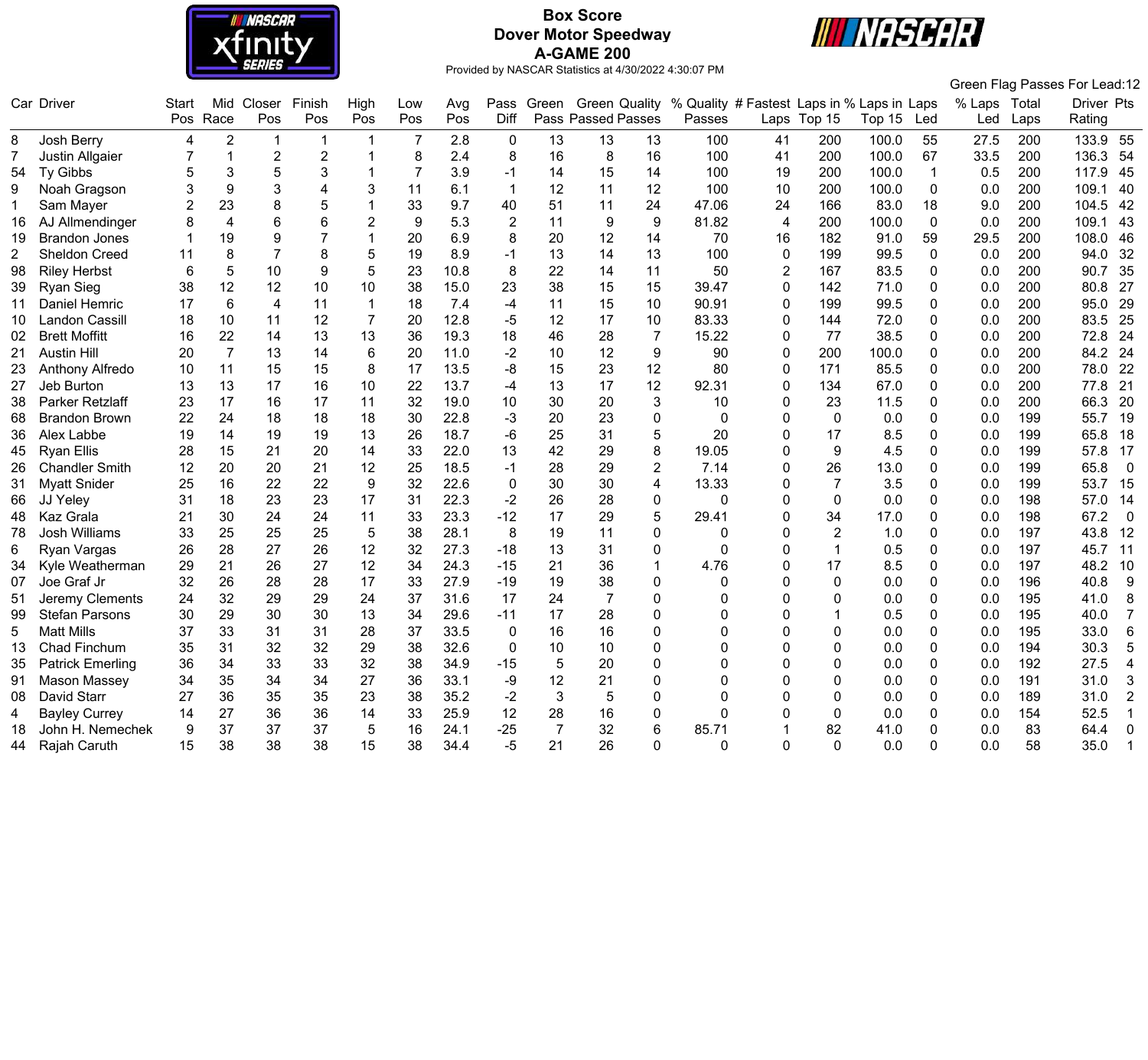

## **Average Running Position Dover Motor Speedway A-GAME 200**



| Rank | Car              | Driver                  | Team                                     | Finish Pos.    | Average Pos |
|------|------------------|-------------------------|------------------------------------------|----------------|-------------|
| 1    | $\overline{7}$   | Justin Allgaier         | Door Bumper Clear                        | 2              | 2.44        |
| 2    | $\bf 8$          | Josh Berry              | <b>Tire Pros</b>                         | $\mathbf{1}$   | 2.78        |
| 3    | 54               | Ty Gibbs                | <b>Monster Energy</b>                    | 3              | 3.87        |
| 4    | 16               | AJ Allmendinger         | <b>Action Industries</b>                 | 6              | 5.34        |
| 5    | $\boldsymbol{9}$ | Noah Gragson            | Bass Pro Shops TrueTimber BRCC           | 4              | 6.10        |
| 6    | 19               | <b>Brandon Jones</b>    | Menards\Pelonis                          | $\overline{7}$ | 6.90        |
| 7    | 11               | Daniel Hemric           | Cirkul - Water Your Way                  | 11             | 7.42        |
| 8    | $\overline{2}$   | <b>Sheldon Creed</b>    | Whelen                                   | 8              | 8.89        |
| 9    | 1                | Sam Mayer               | <b>Accelerate Pros Talent</b>            | 5              | 9.73        |
| 10   | 98               | <b>Riley Herbst</b>     | <b>Monster Energy</b>                    | 9              | 10.78       |
| 11   | 21               | <b>Austin Hill</b>      | <b>United Rentals</b>                    | 14             | 11.04       |
| 12   | 10               | Landon Cassill          | StormX                                   | 12             | 12.76       |
| 13   | 23               | Anthony Alfredo         | John Civetta & Sons                      | 15             | 13.45       |
| 14   | 27               | Jeb Burton              | <b>Solid Rock Carriers</b>               | 16             | 13.68       |
| 15   | 39               | <b>Ryan Sieg</b>        | A-Game                                   | 10             | 14.95       |
| 16   | 26               | <b>Chandler Smith</b>   | ChargeMe / VITAL                         | 21             | 18.48       |
| 17   | 36               | Alex Labbe              | VRVictoriaville.com                      | 19             | 18.70       |
| 18   | 38               | Parker Retzlaff         | Ponsse                                   | 17             | 18.99       |
| 19   | 02               | <b>Brett Moffitt</b>    | <b>Half Off Wholesale</b>                | 13             | 19.25       |
| 20   | 45               | <b>Ryan Ellis</b>       | Costa Oil                                | 20             | 22.00       |
| 21   | 66               | JJ Yeley                | <b>CW &amp; Sons Infrastructure</b>      | 23             | 22.28       |
| 22   | 31               | <b>Myatt Snider</b>     | Bommarito.com / Tailored Media           | 22             | 22.56       |
| 23   | 68               | <b>Brandon Brown</b>    | <b>Trade The Chain</b>                   | 18             | 22.79       |
| 24   | 48               | Kaz Grala               | <b>Big Machine Spiked Coolers</b>        | 24             | 23.34       |
| 25   | 18               | John H. Nemechek        | <b>ACME</b>                              | 37             | 24.14       |
| 26   | 34               | Kyle Weatherman         | <b>SELE Foundation</b>                   | 27             | 24.31       |
| 27   | $\overline{4}$   | <b>Bayley Currey</b>    | TeamJDMotorsports.com                    | 36             | 25.85       |
| 28   | 6                | Ryan Vargas             | TeamJDMotorsports.com                    | 26             | 27.30       |
| 29   | 07               | Joe Graf Jr             | <b>Bucked Up Energy</b>                  | 28             | 27.89       |
| 30   | 78               | Josh Williams           | <b>Alloy Employer Services</b>           | 25             | 28.07       |
| 31   | 99               | <b>Stefan Parsons</b>   | <b>KELLY JEEP</b>                        | 30             | 29.55       |
| 32   | 51               | Jeremy Clements         | All South Electric                       | 29             | 31.56       |
| 33   | 13               | Chad Finchum            | Garrison Homes/Units Storage             | 32             | 32.61       |
| 34   | 91               | Mason Massey            | A-Z Companies                            | 34             | 33.12       |
| 35   | $\sqrt{5}$       | <b>Matt Mills</b>       | J.F. Electric                            | 31             | 33.54       |
| 36   | 44               | Rajah Caruth            | Circle                                   | 38             | 34.39       |
| 37   | 35               | <b>Patrick Emerling</b> | <b>TBA</b>                               | 33             | 34.90       |
| 38   | 08               | David Starr             | <b>Children's National/TicketSmarter</b> | 35             | 35.24       |
|      |                  |                         |                                          |                |             |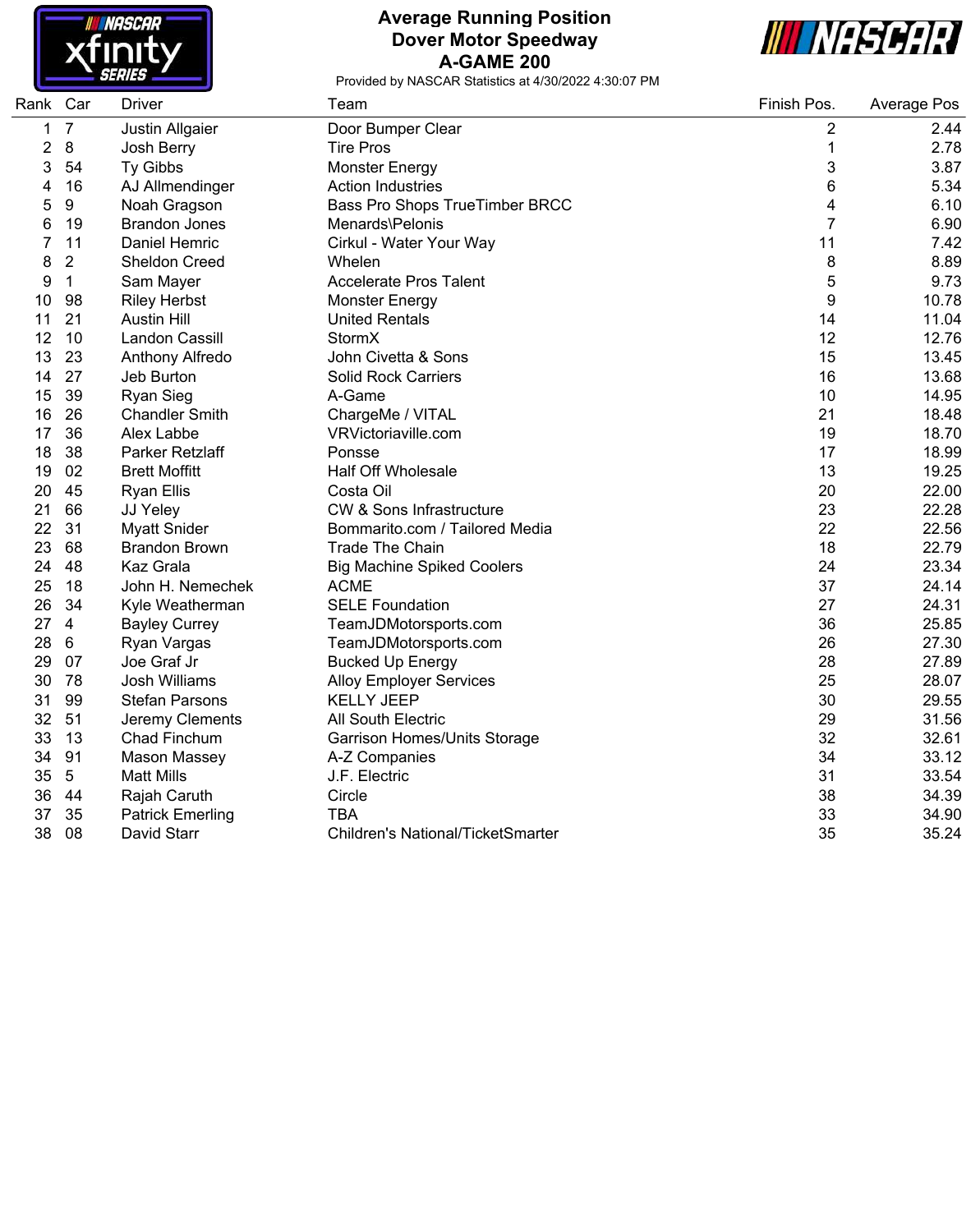

#### **Closers Dover Motor Speedway A-GAME 200**



| Rank Car |                | <b>Driver</b>           | Team                                     | Closing Pos.   | Finish Pos.    | Gained         |
|----------|----------------|-------------------------|------------------------------------------|----------------|----------------|----------------|
| 1        | $\mathbf 1$    | Sam Mayer               | <b>Accelerate Pros Talent</b>            | 8              | 5              | 3              |
| 2        | 54             | Ty Gibbs                | Monster Energy                           | 5              | 3              | 2              |
| 3        | 19             | <b>Brandon Jones</b>    | Menards\Pelonis                          | 9              | 7              | $\overline{2}$ |
| 4        | 39             | <b>Ryan Sieg</b>        | A-Game                                   | 12             | 10             | $\overline{2}$ |
| 5        | 98             | <b>Riley Herbst</b>     | <b>Monster Energy</b>                    | 10             | 9              | 1              |
| 6        | 02             | <b>Brett Moffitt</b>    | <b>Half Off Wholesale</b>                | 14             | 13             | 1              |
| 7        | 27             | Jeb Burton              | <b>Solid Rock Carriers</b>               | 17             | 16             | 1              |
| 8        | 45             | <b>Ryan Ellis</b>       | Costa Oil                                | 21             | 20             |                |
| 9        | 6              | Ryan Vargas             | TeamJDMotorsports.com                    | 27             | 26             | 1              |
| 10       | 8              | Josh Berry              | <b>Tire Pros</b>                         | 1              | 1              | 0              |
| 11       | 7              | Justin Allgaier         | Door Bumper Clear                        | $\overline{c}$ | $\overline{2}$ | 0              |
| 12       | 16             | AJ Allmendinger         | <b>Action Industries</b>                 | 6              | 6              | 0              |
| 13       | 23             | Anthony Alfredo         | John Civetta & Sons                      | 15             | 15             | 0              |
| 14       | 68             | <b>Brandon Brown</b>    | <b>Trade The Chain</b>                   | 18             | 18             | 0              |
| 15       | 36             | Alex Labbe              | VRVictoriaville.com                      | 19             | 19             | 0              |
| 16       | 31             | <b>Myatt Snider</b>     | Bommarito.com / Tailored Media           | 22             | 22             | 0              |
| 17       | 66             | JJ Yeley                | <b>CW &amp; Sons Infrastructure</b>      | 23             | 23             | 0              |
| 18       | 48             | Kaz Grala               | <b>Big Machine Spiked Coolers</b>        | 24             | 24             | 0              |
| 19       | 78             | <b>Josh Williams</b>    | <b>Alloy Employer Services</b>           | 25             | 25             | 0              |
| 20       | 07             | Joe Graf Jr             | <b>Bucked Up Energy</b>                  | 28             | 28             | 0              |
| 21       | 51             | Jeremy Clements         | All South Electric                       | 29             | 29             | 0              |
| 22       | 99             | <b>Stefan Parsons</b>   | <b>KELLY JEEP</b>                        | 30             | 30             | 0              |
| 23       | 5              | <b>Matt Mills</b>       | J.F. Electric                            | 31             | 31             | 0              |
| 24       | 13             | <b>Chad Finchum</b>     | Garrison Homes/Units Storage             | 32             | 32             | 0              |
| 25       | 35             | <b>Patrick Emerling</b> | <b>TBA</b>                               | 33             | 33             | 0              |
| 26       | 91             | Mason Massey            | A-Z Companies                            | 34             | 34             | 0              |
| 27       | 08             | <b>David Starr</b>      | <b>Children's National/TicketSmarter</b> | 35             | 35             | 0              |
| 28       | $\overline{4}$ | <b>Bayley Currey</b>    | TeamJDMotorsports.com                    | 36             | 36             | 0              |
| 29       | 18             | John H. Nemechek        | <b>ACME</b>                              | 37             | 37             | 0              |
| 30       | 44             | Rajah Caruth            | Circle                                   | 38             | 38             | 0              |
| 31       | $9\,$          | Noah Gragson            | Bass Pro Shops TrueTimber BRCC           | 3              | 4              | -1             |
| 32       | $\overline{2}$ | <b>Sheldon Creed</b>    | Whelen                                   | 7              | 8              | $-1$           |
| 33       | 10             | Landon Cassill          | StormX                                   | 11             | 12             | -1             |
| 34       | 21             | <b>Austin Hill</b>      | <b>United Rentals</b>                    | 13             | 14             | $-1$           |
| 35       | 38             | Parker Retzlaff         | Ponsse                                   | 16             | 17             | $-1$           |
| 36       | 26             | <b>Chandler Smith</b>   | ChargeMe / VITAL                         | 20             | 21             | $-1$           |
| 37       | 34             | Kyle Weatherman         | <b>SELE Foundation</b>                   | 26             | 27             | $-1$           |
| 38       | 11             | Daniel Hemric           | Cirkul - Water Your Way                  | 4              | 11             | $-7$           |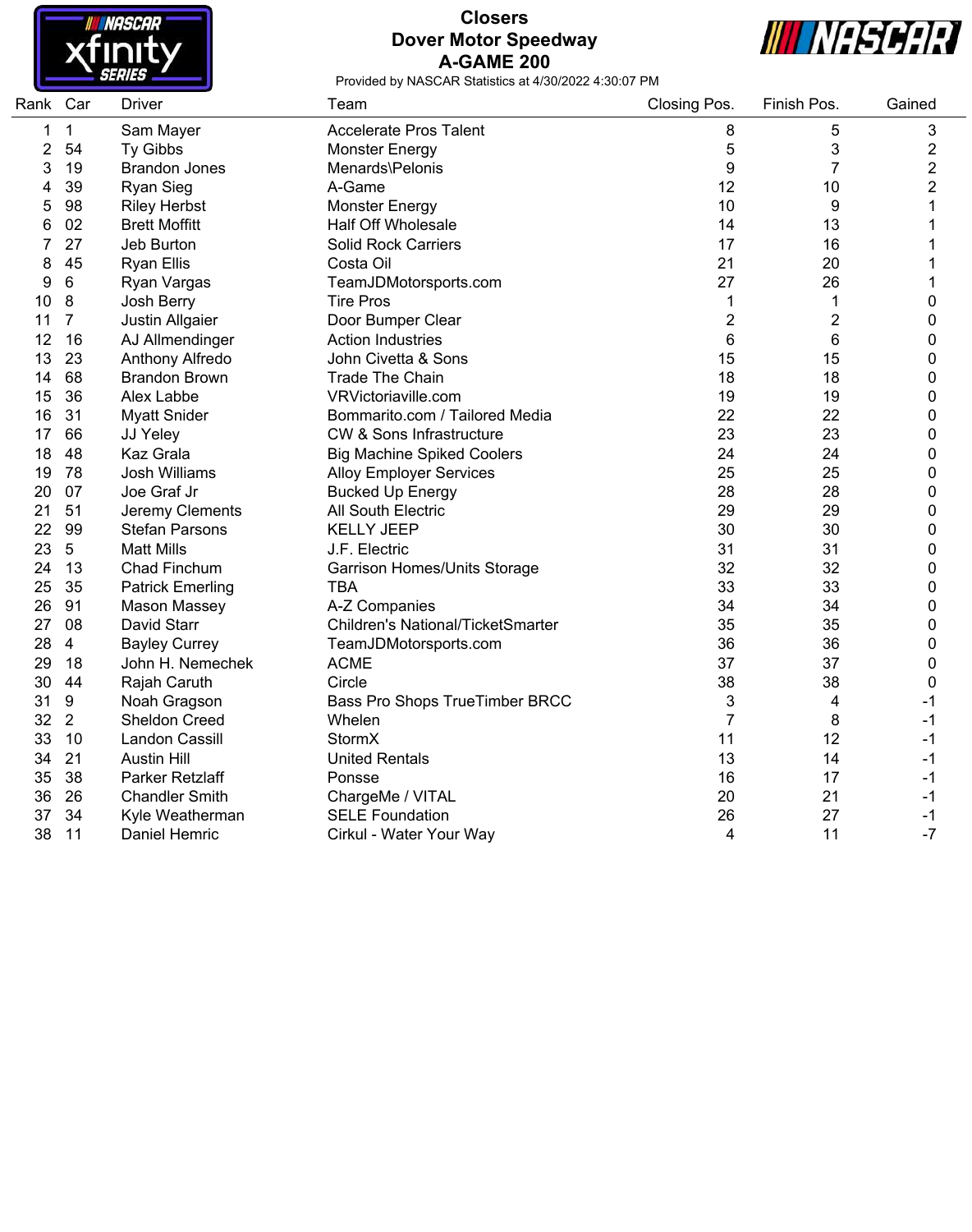

## **Driver Rating Dover Motor Speedway A-GAME 200**



| Rank Car |                 | <b>Driver</b>           | Team                                     | Finish Pos.    | <b>Driver Rating</b> |
|----------|-----------------|-------------------------|------------------------------------------|----------------|----------------------|
| 1        | $\overline{7}$  | Justin Allgaier         | Door Bumper Clear                        | 2              | 136.3                |
| 2        | 8               | Josh Berry              | <b>Tire Pros</b>                         | 1              | 133.9                |
| 3        | 54              | <b>Ty Gibbs</b>         | Monster Energy                           | 3              | 117.9                |
| 4        | 16              | AJ Allmendinger         | <b>Action Industries</b>                 | 6              | 109.1                |
| 5        | 9               | Noah Gragson            | Bass Pro Shops TrueTimber BRCC           | 4              | 109.1                |
| 6        | 19              | <b>Brandon Jones</b>    | Menards\Pelonis                          | $\overline{7}$ | 108.0                |
| 7        | 1               | Sam Mayer               | <b>Accelerate Pros Talent</b>            | 5              | 104.5                |
| 8        | 11              | Daniel Hemric           | Cirkul - Water Your Way                  | 11             | 95.0                 |
| 9        | $\overline{2}$  | Sheldon Creed           | Whelen                                   | 8              | 94.0                 |
| 10       | 98              | <b>Riley Herbst</b>     | <b>Monster Energy</b>                    | 9              | 90.7                 |
| 11       | 21              | <b>Austin Hill</b>      | <b>United Rentals</b>                    | 14             | 84.2                 |
| 12       | 10              | Landon Cassill          | StormX                                   | 12             | 83.5                 |
| 13       | 39              | <b>Ryan Sieg</b>        | A-Game                                   | 10             | 80.8                 |
| 14       | 23              | Anthony Alfredo         | John Civetta & Sons                      | 15             | 78.0                 |
| 15       | 27              | Jeb Burton              | <b>Solid Rock Carriers</b>               | 16             | 77.8                 |
| 16       | 02              | <b>Brett Moffitt</b>    | <b>Half Off Wholesale</b>                | 13             | 72.8                 |
| 17       | 48              | Kaz Grala               | <b>Big Machine Spiked Coolers</b>        | 24             | 67.2                 |
| 18       | 38              | Parker Retzlaff         | Ponsse                                   | 17             | 66.3                 |
| 19       | 36              | Alex Labbe              | VRVictoriaville.com                      | 19             | 65.8                 |
| 20       | 26              | <b>Chandler Smith</b>   | ChargeMe / VITAL                         | 21             | 65.8                 |
| 21       | 18              | John H. Nemechek        | <b>ACME</b>                              | 37             | 64.4                 |
| 22       | 45              | <b>Ryan Ellis</b>       | Costa Oil                                | 20             | 57.8                 |
| 23       | 66              | JJ Yeley                | <b>CW &amp; Sons Infrastructure</b>      | 23             | 57.0                 |
| 24       | 68              | <b>Brandon Brown</b>    | <b>Trade The Chain</b>                   | 18             | 55.7                 |
| 25       | 31              | <b>Myatt Snider</b>     | Bommarito.com / Tailored Media           | 22             | 53.7                 |
| 26       | $\overline{4}$  | <b>Bayley Currey</b>    | TeamJDMotorsports.com                    | 36             | 52.5                 |
| 27       | 34              | Kyle Weatherman         | <b>SELE Foundation</b>                   | 27             | 48.2                 |
| 28       | 6               | Ryan Vargas             | TeamJDMotorsports.com                    | 26             | 45.7                 |
| 29       | 78              | Josh Williams           | <b>Alloy Employer Services</b>           | 25             | 43.8                 |
| 30       | 51              | Jeremy Clements         | All South Electric                       | 29             | 41.0                 |
| 31       | 07              | Joe Graf Jr             | <b>Bucked Up Energy</b>                  | 28             | 40.8                 |
| 32       | 99              | <b>Stefan Parsons</b>   | <b>KELLY JEEP</b>                        | 30             | 40.0                 |
| 33       | 44              | Rajah Caruth            | Circle                                   | 38             | 35.0                 |
| 34       | $5\phantom{.0}$ | <b>Matt Mills</b>       | J.F. Electric                            | 31             | 33.0                 |
| 35       | 91              | Mason Massey            | A-Z Companies                            | 34             | 31.0                 |
| 36       | 08              | David Starr             | <b>Children's National/TicketSmarter</b> | 35             | 31.0                 |
| 37       | 13              | Chad Finchum            | Garrison Homes/Units Storage             | 32             | 30.3                 |
| 38       | 35              | <b>Patrick Emerling</b> | <b>TBA</b>                               | 33             | 27.5                 |
|          |                 |                         |                                          |                |                      |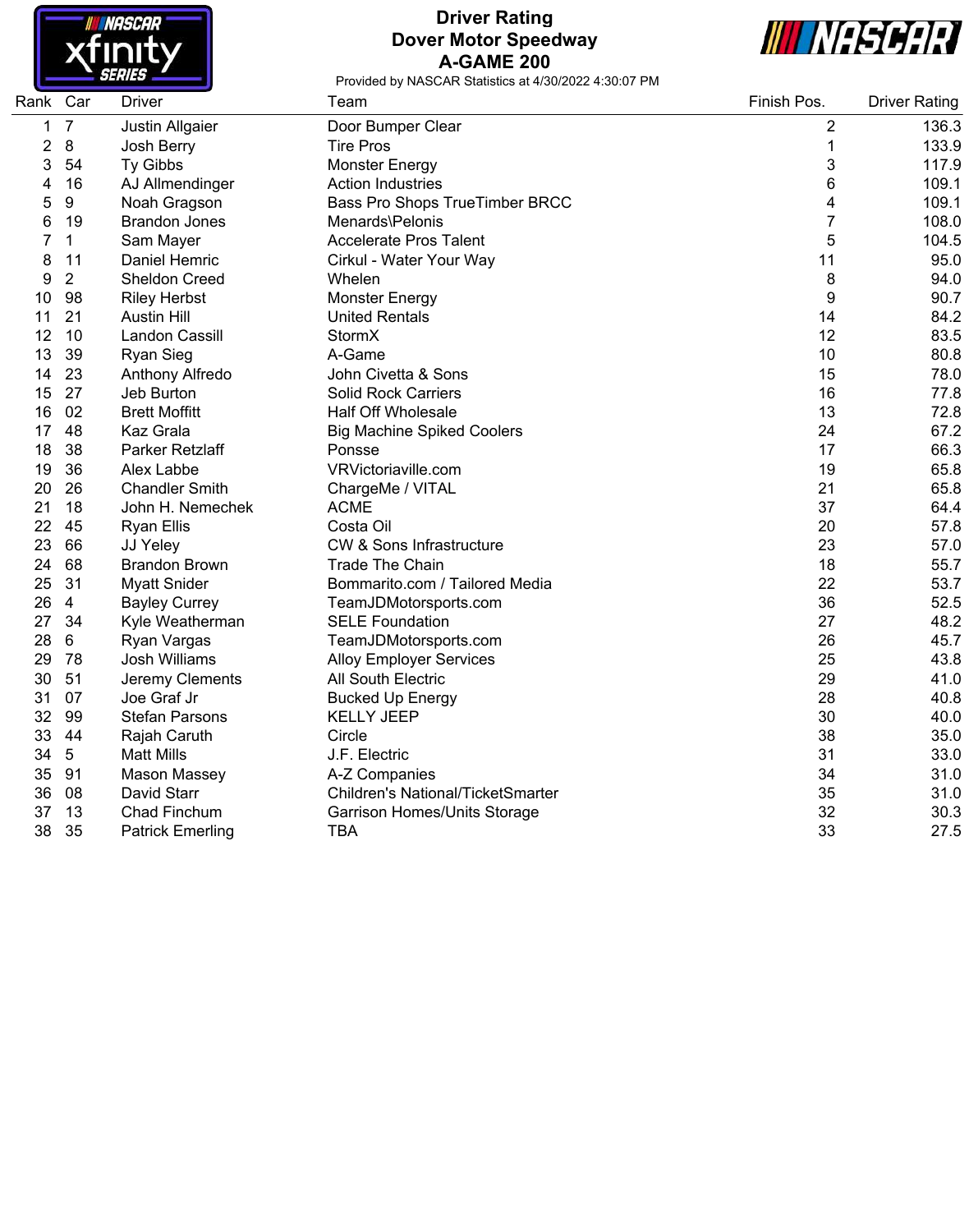

#### **Fastest Drivers Early In A Run Dover Motor Speedway A-GAME 200**



| Rank | Car            | Driver                | Team                                | Laps | Finish Pos.    | Speed   |
|------|----------------|-----------------------|-------------------------------------|------|----------------|---------|
| 1    | $\overline{7}$ | Justin Allgaier       | Door Bumper Clear                   | 200  | $\overline{2}$ | 149.777 |
| 2    | 8              | Josh Berry            | <b>Tire Pros</b>                    | 200  |                | 149.682 |
| 3    | 54             | Ty Gibbs              | Monster Energy                      | 200  | 3              | 149.515 |
| 4    | 9              | Noah Gragson          | Bass Pro Shops TrueTimber BRCC      | 200  | 4              | 148.783 |
| 5    | 19             | <b>Brandon Jones</b>  | Menards\Pelonis                     | 200  |                | 148.684 |
| 6    | 16             | AJ Allmendinger       | <b>Action Industries</b>            | 200  | 6              | 148.583 |
|      | 11             | Daniel Hemric         | Cirkul - Water Your Way             | 200  | 11             | 148.098 |
| 8    | 1              | Sam Mayer             | <b>Accelerate Pros Talent</b>       | 200  | 5              | 147.748 |
| 9    | $\overline{2}$ | <b>Sheldon Creed</b>  | Whelen                              | 200  | 8              | 147.622 |
| 10   | 98             | <b>Riley Herbst</b>   | <b>Monster Energy</b>               | 200  | 9              | 147.336 |
| 11   | 27             | Jeb Burton            | <b>Solid Rock Carriers</b>          | 200  | 16             | 146.570 |
| 12   | 21             | <b>Austin Hill</b>    | <b>United Rentals</b>               | 200  | 14             | 146.416 |
| 13   | 39             | <b>Ryan Sieg</b>      | A-Game                              | 200  | 10             | 146.251 |
| 14   | 10             | <b>Landon Cassill</b> | StormX                              | 200  | 12             | 146.029 |
| 15   | 23             | Anthony Alfredo       | John Civetta & Sons                 | 200  | 15             | 145.968 |
| 16   | 38             | Parker Retzlaff       | Ponsse                              | 200  | 17             | 145.377 |
| 17   | 48             | Kaz Grala             | <b>Big Machine Spiked Coolers</b>   | 198  | 24             | 145.366 |
| 18   | 02             | <b>Brett Moffitt</b>  | <b>Half Off Wholesale</b>           | 200  | 13             | 145.024 |
| 19   | 36             | Alex Labbe            | VRVictoriaville.com                 | 199  | 19             | 144.976 |
| 20   | 26             | <b>Chandler Smith</b> | ChargeMe / VITAL                    | 199  | 21             | 144.851 |
| 21   | 31             | <b>Myatt Snider</b>   | Bommarito.com / Tailored Media      | 199  | 22             | 144.627 |
| 22   | 45             | <b>Ryan Ellis</b>     | Costa Oil                           | 199  | 20             | 144.172 |
| 23   | 66             | JJ Yeley              | <b>CW &amp; Sons Infrastructure</b> | 198  | 23             | 144.086 |
| 24   | 34             | Kyle Weatherman       | <b>SELE Foundation</b>              | 197  | 27             | 143.635 |
| 25   | 78             | Josh Williams         | <b>Alloy Employer Services</b>      | 197  | 25             | 143.622 |
| 26   | 6              | Ryan Vargas           | TeamJDMotorsports.com               | 197  | 26             | 143.534 |
| 27   | 68             | <b>Brandon Brown</b>  | <b>Trade The Chain</b>              | 199  | 18             | 143.494 |
| 28   | 07             | Joe Graf Jr           | <b>Bucked Up Energy</b>             | 196  | 28             | 142.571 |
|      |                |                       |                                     |      |                |         |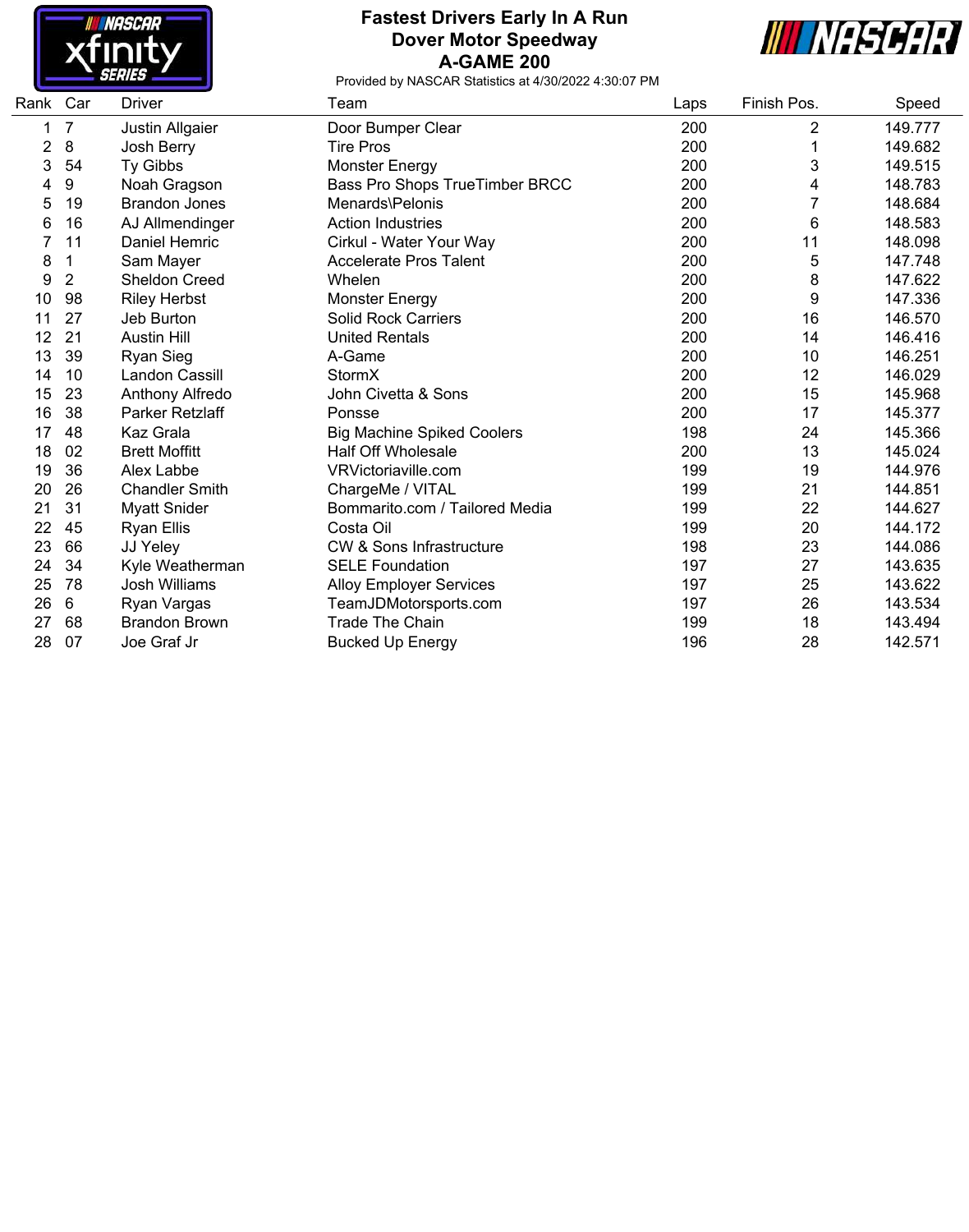

### **Fastest Drivers Late In A Run Dover Motor Speedway A-GAME 200**



| Car            | Driver                | Team                                | Laps                  | Finish Pos.    | Speed   |
|----------------|-----------------------|-------------------------------------|-----------------------|----------------|---------|
| 8              | Josh Berry            | <b>Tire Pros</b>                    | 200                   | 1              | 144.436 |
| 7              |                       | Door Bumper Clear                   | 200                   | 2              | 144.428 |
| 1              | Sam Mayer             | <b>Accelerate Pros Talent</b>       | 200                   | 5              | 144.269 |
| 54             | Ty Gibbs              | Monster Energy                      | 200                   | 3              | 144.074 |
| 16             | AJ Allmendinger       | <b>Action Industries</b>            | 200                   | 6              | 143.917 |
| 9              | Noah Gragson          | Bass Pro Shops TrueTimber BRCC      | 200                   | 4              | 143.821 |
| 19             | <b>Brandon Jones</b>  | Menards\Pelonis                     | 200                   | $\overline{7}$ | 143.670 |
| 11             | Daniel Hemric         | Cirkul - Water Your Way             | 200                   | 11             | 143.573 |
| 98             | <b>Riley Herbst</b>   | <b>Monster Energy</b>               | 200                   | 9              | 143.150 |
| 39             | <b>Ryan Sieg</b>      | A-Game                              | 200                   | 10             | 143.138 |
| $\overline{2}$ | <b>Sheldon Creed</b>  | Whelen                              | 200                   | 8              | 143.068 |
| 21             | <b>Austin Hill</b>    | <b>United Rentals</b>               | 200                   | 14             | 143.028 |
| 10             | <b>Landon Cassill</b> | StormX                              | 200                   | 12             | 142.983 |
| 02             | <b>Brett Moffitt</b>  | <b>Half Off Wholesale</b>           | 200                   | 13             | 142.802 |
| 23             | Anthony Alfredo       | John Civetta & Sons                 | 200                   | 15             | 142.624 |
| 48             | Kaz Grala             | <b>Big Machine Spiked Coolers</b>   | 198                   | 24             | 142.435 |
| 38             | Parker Retzlaff       | Ponsse                              | 200                   | 17             | 142.061 |
| 27             | Jeb Burton            | <b>Solid Rock Carriers</b>          | 200                   | 16             | 141.923 |
| 26             | <b>Chandler Smith</b> | ChargeMe / VITAL                    | 199                   | 21             | 141.804 |
| 36             | Alex Labbe            | VRVictoriaville.com                 | 199                   | 19             | 141.673 |
| 45             | <b>Ryan Ellis</b>     | Costa Oil                           | 199                   | 20             | 141.627 |
| 31             | <b>Myatt Snider</b>   | Bommarito.com / Tailored Media      | 199                   | 22             | 141.443 |
| 66             | JJ Yeley              | <b>CW &amp; Sons Infrastructure</b> | 198                   | 23             | 141.106 |
| 78             | <b>Josh Williams</b>  | <b>Alloy Employer Services</b>      | 197                   | 25             | 140.915 |
| 68             | <b>Brandon Brown</b>  | <b>Trade The Chain</b>              | 199                   | 18             | 140.837 |
| 6              | Ryan Vargas           |                                     | 197                   | 26             | 140.616 |
| 34             | Kyle Weatherman       | <b>SELE Foundation</b>              | 197                   | 27             | 139.646 |
| 07             | Joe Graf Jr           | <b>Bucked Up Energy</b>             | 196                   | 28             | 139.034 |
|                | Rank                  | Justin Allgaier                     | TeamJDMotorsports.com |                |         |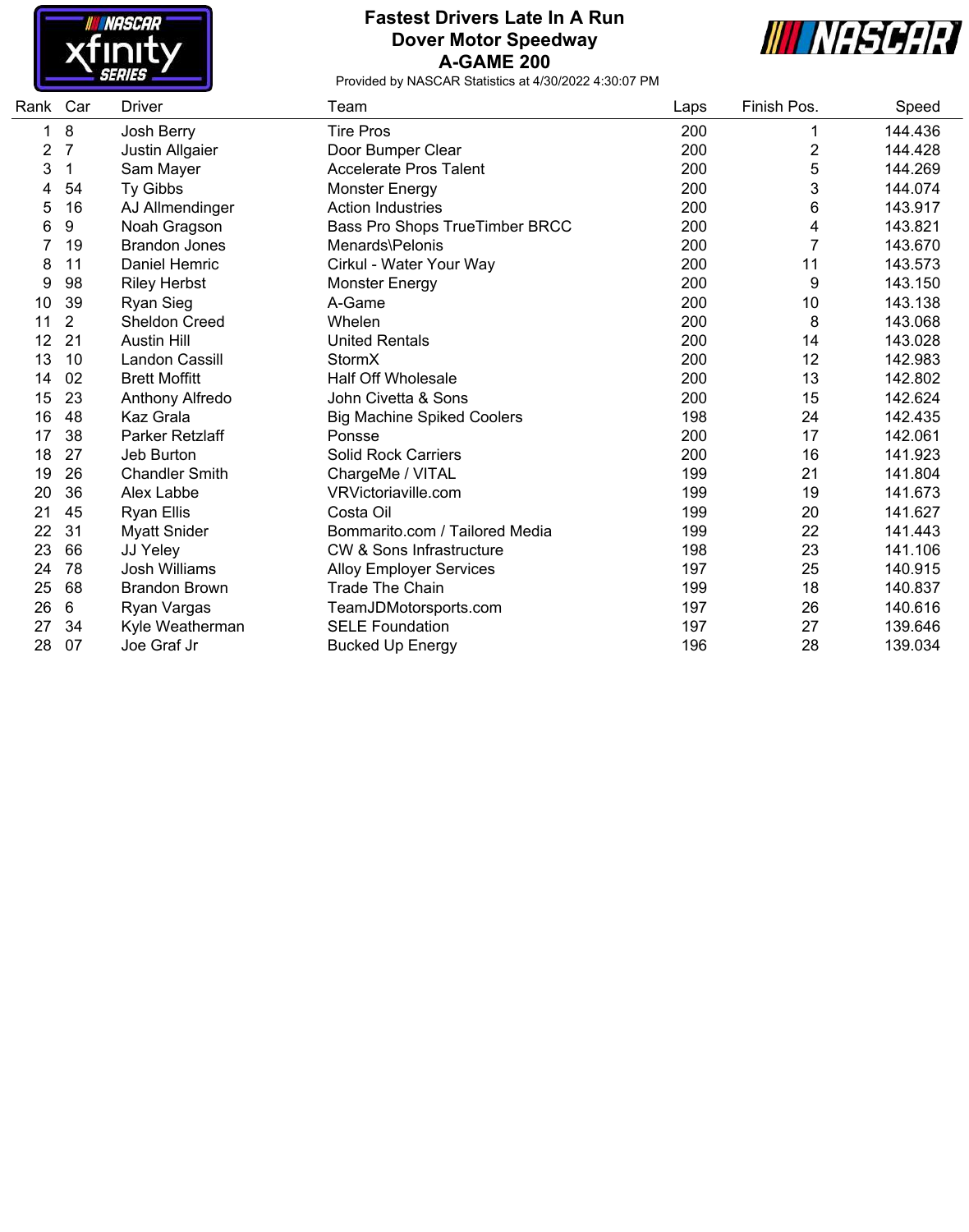

### **Fastest Laps Run Dover Motor Speedway A-GAME 200**



| Rank Car       |      | Driver               | Team                           | Percentage | Finish Pos. | Laps |
|----------------|------|----------------------|--------------------------------|------------|-------------|------|
|                | 18   | Josh Berry           | Tire Pros                      | 26.8       |             | 41   |
| 2 <sub>7</sub> |      | Justin Allgaier      | Door Bumper Clear              | 26.8       |             | 41   |
| $3 \quad 1$    |      | Sam Mayer            | <b>Accelerate Pros Talent</b>  | 15.7       | 5           | 24   |
| 4              | -54  | Ty Gibbs             | Monster Energy                 | 12.4       | 3           | 19   |
|                | 5 19 | <b>Brandon Jones</b> | Menards\Pelonis                | 10.5       |             | 16   |
|                | 69   | Noah Gragson         | Bass Pro Shops TrueTimber BRCC | 6.5        | 4           | 10   |
|                | 16   | AJ Allmendinger      | <b>Action Industries</b>       | 2.6        | 6           | 4    |
| 8              | 98   | <b>Riley Herbst</b>  | Monster Energy                 | 1.3        | 9           | ⌒    |
| 9              | 18   | John H. Nemechek     | ACME                           | 0.7        | 37          |      |
|                |      |                      |                                |            |             |      |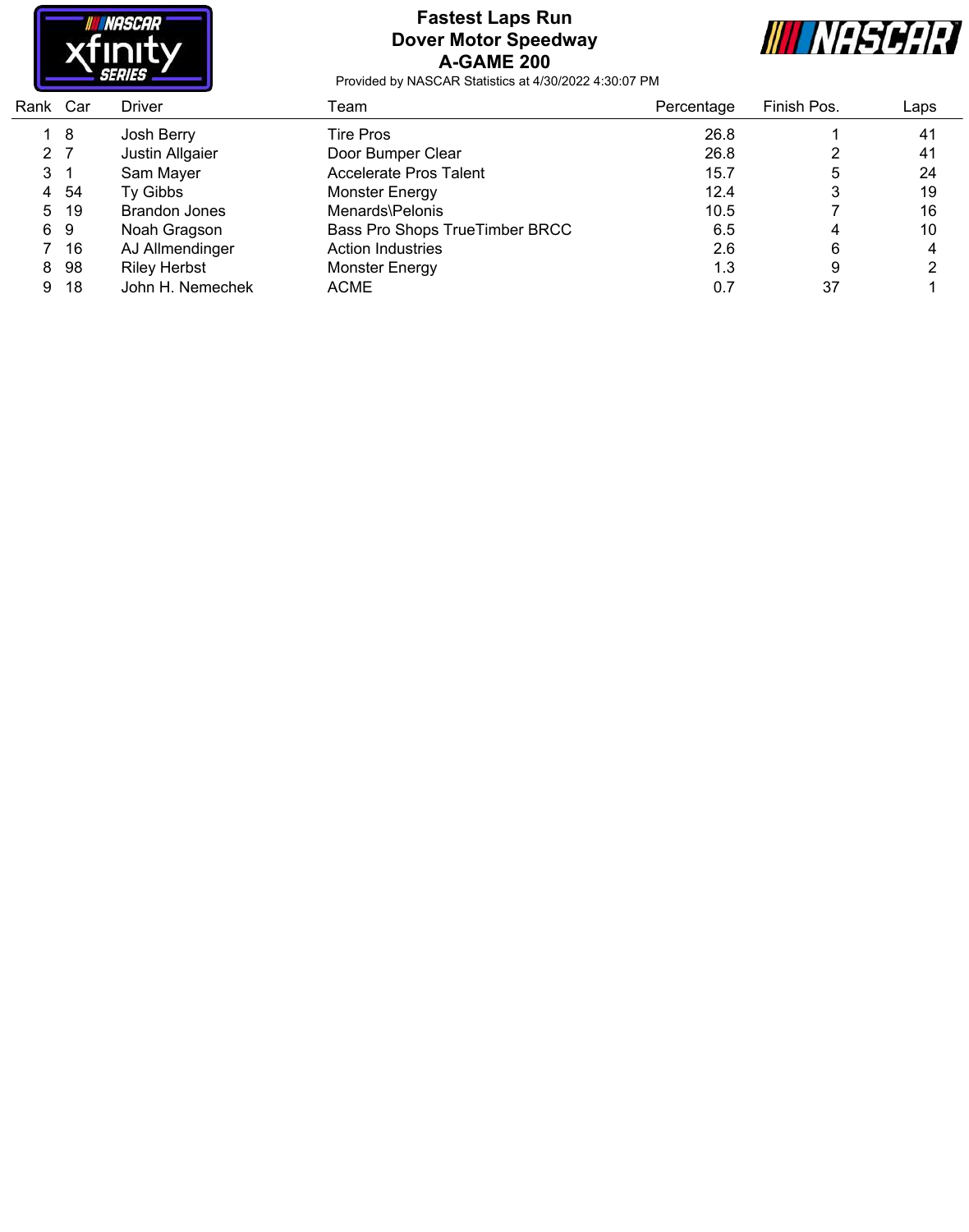

## **Fastest on Restarts Dover Motor Speedway A-GAME 200**



and a

| $\overline{7}$<br>1<br>Justin Allgaier<br>Door Bumper Clear<br>2<br>146.904<br>18<br>37<br>2<br><b>ACME</b><br>146.839<br>John H. Nemechek<br>$\bf 8$<br>3<br><b>Tire Pros</b><br>1<br>146.784<br>Josh Berry<br>3<br>54<br>4<br>Ty Gibbs<br>146.375<br><b>Monster Energy</b><br>5<br>$\mathbf{1}$<br>146.035<br>5<br>Sam Mayer<br><b>Accelerate Pros Talent</b><br>6<br>145.980<br>16<br>AJ Allmendinger<br><b>Action Industries</b><br>6<br>7<br>19<br>7<br>Menards\Pelonis<br>145.952<br><b>Brandon Jones</b><br>9<br>4<br>8<br>Bass Pro Shops TrueTimber BRCC<br>145.907<br>Noah Gragson<br>9<br>11<br>Daniel Hemric<br>11<br>145.361<br>Cirkul - Water Your Way<br>98<br>9<br>145.265<br><b>Riley Herbst</b><br>10<br><b>Monster Energy</b><br>$\overline{2}$<br>8<br>Whelen<br>145.174<br>11<br><b>Sheldon Creed</b><br>12<br>21<br>14<br>144.763<br><b>Austin Hill</b><br><b>United Rentals</b><br>12<br>13<br>10<br>Landon Cassill<br>StormX<br>144.531<br>39<br>A-Game<br>10<br>14<br><b>Ryan Sieg</b><br>144.518<br>27<br>15<br>16<br>144.296<br>Jeb Burton<br><b>Solid Rock Carriers</b><br>23<br>15<br>16<br>John Civetta & Sons<br>144.232<br>Anthony Alfredo<br>13<br>02<br>17<br><b>Brett Moffitt</b><br><b>Half Off Wholesale</b><br>143.962<br>18<br>38<br>17<br>Parker Retzlaff<br>143.532<br>Ponsse<br>19<br>26<br>21<br><b>Chandler Smith</b><br>ChargeMe / VITAL<br>143.413<br>20<br>36<br>143.293<br>4<br><b>Bayley Currey</b><br>TeamJDMotorsports.com<br>21<br>36<br>19<br>143.272<br>Alex Labbe<br>VRVictoriaville.com<br>22<br>20<br>45<br>Costa Oil<br>143.157<br><b>Ryan Ellis</b><br>23<br>66<br>23<br><b>CW &amp; Sons Infrastructure</b><br>142.795<br>JJ Yeley<br>31<br>22<br>24<br><b>Myatt Snider</b><br>Bommarito.com / Tailored Media<br>142.770<br>25<br>78<br>25<br><b>Josh Williams</b><br>142.408<br><b>Alloy Employer Services</b><br>68<br>18<br>26<br><b>Brandon Brown</b><br><b>Trade The Chain</b><br>142.260<br>27<br>51<br>29<br>Jeremy Clements<br>All South Electric<br>142.031<br>28<br>$\,6\,$<br>26<br>142.029<br>TeamJDMotorsports.com<br>Ryan Vargas<br>24<br>29<br>Kaz Grala<br>48<br>141.653<br><b>Big Machine Spiked Coolers</b><br>28<br>30<br>07<br>Joe Graf Jr<br>140.730<br><b>Bucked Up Energy</b><br>27<br>31<br>34<br><b>SELE Foundation</b><br>140.700<br>Kyle Weatherman<br>32<br>31<br>$\sqrt{5}$<br><b>Matt Mills</b><br>J.F. Electric<br>140.673<br>32<br>33<br>13<br>Chad Finchum<br>140.126<br>Garrison Homes/Units Storage<br>30<br>99<br><b>Stefan Parsons</b><br>34<br><b>KELLY JEEP</b><br>138.976<br>34<br>35<br>91<br>138.681<br>Mason Massey<br>A-Z Companies<br>35<br>36<br>08<br>David Starr<br>Children's National/TicketSmarter<br>137.540<br>35<br>33<br>37<br><b>Patrick Emerling</b><br><b>TBA</b><br>136.795<br>38<br>38<br>128.743<br>44<br>Rajah Caruth<br>Circle | Rank | Car | <b>Driver</b> | Team | Finish Pos. | Average Speed |
|----------------------------------------------------------------------------------------------------------------------------------------------------------------------------------------------------------------------------------------------------------------------------------------------------------------------------------------------------------------------------------------------------------------------------------------------------------------------------------------------------------------------------------------------------------------------------------------------------------------------------------------------------------------------------------------------------------------------------------------------------------------------------------------------------------------------------------------------------------------------------------------------------------------------------------------------------------------------------------------------------------------------------------------------------------------------------------------------------------------------------------------------------------------------------------------------------------------------------------------------------------------------------------------------------------------------------------------------------------------------------------------------------------------------------------------------------------------------------------------------------------------------------------------------------------------------------------------------------------------------------------------------------------------------------------------------------------------------------------------------------------------------------------------------------------------------------------------------------------------------------------------------------------------------------------------------------------------------------------------------------------------------------------------------------------------------------------------------------------------------------------------------------------------------------------------------------------------------------------------------------------------------------------------------------------------------------------------------------------------------------------------------------------------------------------------------------------------------------------------------------------------------------------------------------------------------------------------------------------------------------------------------------------------------------------------------------------------------------------------------------------------------------------------------------------------------------------------------------------|------|-----|---------------|------|-------------|---------------|
|                                                                                                                                                                                                                                                                                                                                                                                                                                                                                                                                                                                                                                                                                                                                                                                                                                                                                                                                                                                                                                                                                                                                                                                                                                                                                                                                                                                                                                                                                                                                                                                                                                                                                                                                                                                                                                                                                                                                                                                                                                                                                                                                                                                                                                                                                                                                                                                                                                                                                                                                                                                                                                                                                                                                                                                                                                                          |      |     |               |      |             |               |
|                                                                                                                                                                                                                                                                                                                                                                                                                                                                                                                                                                                                                                                                                                                                                                                                                                                                                                                                                                                                                                                                                                                                                                                                                                                                                                                                                                                                                                                                                                                                                                                                                                                                                                                                                                                                                                                                                                                                                                                                                                                                                                                                                                                                                                                                                                                                                                                                                                                                                                                                                                                                                                                                                                                                                                                                                                                          |      |     |               |      |             |               |
|                                                                                                                                                                                                                                                                                                                                                                                                                                                                                                                                                                                                                                                                                                                                                                                                                                                                                                                                                                                                                                                                                                                                                                                                                                                                                                                                                                                                                                                                                                                                                                                                                                                                                                                                                                                                                                                                                                                                                                                                                                                                                                                                                                                                                                                                                                                                                                                                                                                                                                                                                                                                                                                                                                                                                                                                                                                          |      |     |               |      |             |               |
|                                                                                                                                                                                                                                                                                                                                                                                                                                                                                                                                                                                                                                                                                                                                                                                                                                                                                                                                                                                                                                                                                                                                                                                                                                                                                                                                                                                                                                                                                                                                                                                                                                                                                                                                                                                                                                                                                                                                                                                                                                                                                                                                                                                                                                                                                                                                                                                                                                                                                                                                                                                                                                                                                                                                                                                                                                                          |      |     |               |      |             |               |
|                                                                                                                                                                                                                                                                                                                                                                                                                                                                                                                                                                                                                                                                                                                                                                                                                                                                                                                                                                                                                                                                                                                                                                                                                                                                                                                                                                                                                                                                                                                                                                                                                                                                                                                                                                                                                                                                                                                                                                                                                                                                                                                                                                                                                                                                                                                                                                                                                                                                                                                                                                                                                                                                                                                                                                                                                                                          |      |     |               |      |             |               |
|                                                                                                                                                                                                                                                                                                                                                                                                                                                                                                                                                                                                                                                                                                                                                                                                                                                                                                                                                                                                                                                                                                                                                                                                                                                                                                                                                                                                                                                                                                                                                                                                                                                                                                                                                                                                                                                                                                                                                                                                                                                                                                                                                                                                                                                                                                                                                                                                                                                                                                                                                                                                                                                                                                                                                                                                                                                          |      |     |               |      |             |               |
|                                                                                                                                                                                                                                                                                                                                                                                                                                                                                                                                                                                                                                                                                                                                                                                                                                                                                                                                                                                                                                                                                                                                                                                                                                                                                                                                                                                                                                                                                                                                                                                                                                                                                                                                                                                                                                                                                                                                                                                                                                                                                                                                                                                                                                                                                                                                                                                                                                                                                                                                                                                                                                                                                                                                                                                                                                                          |      |     |               |      |             |               |
|                                                                                                                                                                                                                                                                                                                                                                                                                                                                                                                                                                                                                                                                                                                                                                                                                                                                                                                                                                                                                                                                                                                                                                                                                                                                                                                                                                                                                                                                                                                                                                                                                                                                                                                                                                                                                                                                                                                                                                                                                                                                                                                                                                                                                                                                                                                                                                                                                                                                                                                                                                                                                                                                                                                                                                                                                                                          |      |     |               |      |             |               |
|                                                                                                                                                                                                                                                                                                                                                                                                                                                                                                                                                                                                                                                                                                                                                                                                                                                                                                                                                                                                                                                                                                                                                                                                                                                                                                                                                                                                                                                                                                                                                                                                                                                                                                                                                                                                                                                                                                                                                                                                                                                                                                                                                                                                                                                                                                                                                                                                                                                                                                                                                                                                                                                                                                                                                                                                                                                          |      |     |               |      |             |               |
|                                                                                                                                                                                                                                                                                                                                                                                                                                                                                                                                                                                                                                                                                                                                                                                                                                                                                                                                                                                                                                                                                                                                                                                                                                                                                                                                                                                                                                                                                                                                                                                                                                                                                                                                                                                                                                                                                                                                                                                                                                                                                                                                                                                                                                                                                                                                                                                                                                                                                                                                                                                                                                                                                                                                                                                                                                                          |      |     |               |      |             |               |
|                                                                                                                                                                                                                                                                                                                                                                                                                                                                                                                                                                                                                                                                                                                                                                                                                                                                                                                                                                                                                                                                                                                                                                                                                                                                                                                                                                                                                                                                                                                                                                                                                                                                                                                                                                                                                                                                                                                                                                                                                                                                                                                                                                                                                                                                                                                                                                                                                                                                                                                                                                                                                                                                                                                                                                                                                                                          |      |     |               |      |             |               |
|                                                                                                                                                                                                                                                                                                                                                                                                                                                                                                                                                                                                                                                                                                                                                                                                                                                                                                                                                                                                                                                                                                                                                                                                                                                                                                                                                                                                                                                                                                                                                                                                                                                                                                                                                                                                                                                                                                                                                                                                                                                                                                                                                                                                                                                                                                                                                                                                                                                                                                                                                                                                                                                                                                                                                                                                                                                          |      |     |               |      |             |               |
|                                                                                                                                                                                                                                                                                                                                                                                                                                                                                                                                                                                                                                                                                                                                                                                                                                                                                                                                                                                                                                                                                                                                                                                                                                                                                                                                                                                                                                                                                                                                                                                                                                                                                                                                                                                                                                                                                                                                                                                                                                                                                                                                                                                                                                                                                                                                                                                                                                                                                                                                                                                                                                                                                                                                                                                                                                                          |      |     |               |      |             |               |
|                                                                                                                                                                                                                                                                                                                                                                                                                                                                                                                                                                                                                                                                                                                                                                                                                                                                                                                                                                                                                                                                                                                                                                                                                                                                                                                                                                                                                                                                                                                                                                                                                                                                                                                                                                                                                                                                                                                                                                                                                                                                                                                                                                                                                                                                                                                                                                                                                                                                                                                                                                                                                                                                                                                                                                                                                                                          |      |     |               |      |             |               |
|                                                                                                                                                                                                                                                                                                                                                                                                                                                                                                                                                                                                                                                                                                                                                                                                                                                                                                                                                                                                                                                                                                                                                                                                                                                                                                                                                                                                                                                                                                                                                                                                                                                                                                                                                                                                                                                                                                                                                                                                                                                                                                                                                                                                                                                                                                                                                                                                                                                                                                                                                                                                                                                                                                                                                                                                                                                          |      |     |               |      |             |               |
|                                                                                                                                                                                                                                                                                                                                                                                                                                                                                                                                                                                                                                                                                                                                                                                                                                                                                                                                                                                                                                                                                                                                                                                                                                                                                                                                                                                                                                                                                                                                                                                                                                                                                                                                                                                                                                                                                                                                                                                                                                                                                                                                                                                                                                                                                                                                                                                                                                                                                                                                                                                                                                                                                                                                                                                                                                                          |      |     |               |      |             |               |
|                                                                                                                                                                                                                                                                                                                                                                                                                                                                                                                                                                                                                                                                                                                                                                                                                                                                                                                                                                                                                                                                                                                                                                                                                                                                                                                                                                                                                                                                                                                                                                                                                                                                                                                                                                                                                                                                                                                                                                                                                                                                                                                                                                                                                                                                                                                                                                                                                                                                                                                                                                                                                                                                                                                                                                                                                                                          |      |     |               |      |             |               |
|                                                                                                                                                                                                                                                                                                                                                                                                                                                                                                                                                                                                                                                                                                                                                                                                                                                                                                                                                                                                                                                                                                                                                                                                                                                                                                                                                                                                                                                                                                                                                                                                                                                                                                                                                                                                                                                                                                                                                                                                                                                                                                                                                                                                                                                                                                                                                                                                                                                                                                                                                                                                                                                                                                                                                                                                                                                          |      |     |               |      |             |               |
|                                                                                                                                                                                                                                                                                                                                                                                                                                                                                                                                                                                                                                                                                                                                                                                                                                                                                                                                                                                                                                                                                                                                                                                                                                                                                                                                                                                                                                                                                                                                                                                                                                                                                                                                                                                                                                                                                                                                                                                                                                                                                                                                                                                                                                                                                                                                                                                                                                                                                                                                                                                                                                                                                                                                                                                                                                                          |      |     |               |      |             |               |
|                                                                                                                                                                                                                                                                                                                                                                                                                                                                                                                                                                                                                                                                                                                                                                                                                                                                                                                                                                                                                                                                                                                                                                                                                                                                                                                                                                                                                                                                                                                                                                                                                                                                                                                                                                                                                                                                                                                                                                                                                                                                                                                                                                                                                                                                                                                                                                                                                                                                                                                                                                                                                                                                                                                                                                                                                                                          |      |     |               |      |             |               |
|                                                                                                                                                                                                                                                                                                                                                                                                                                                                                                                                                                                                                                                                                                                                                                                                                                                                                                                                                                                                                                                                                                                                                                                                                                                                                                                                                                                                                                                                                                                                                                                                                                                                                                                                                                                                                                                                                                                                                                                                                                                                                                                                                                                                                                                                                                                                                                                                                                                                                                                                                                                                                                                                                                                                                                                                                                                          |      |     |               |      |             |               |
|                                                                                                                                                                                                                                                                                                                                                                                                                                                                                                                                                                                                                                                                                                                                                                                                                                                                                                                                                                                                                                                                                                                                                                                                                                                                                                                                                                                                                                                                                                                                                                                                                                                                                                                                                                                                                                                                                                                                                                                                                                                                                                                                                                                                                                                                                                                                                                                                                                                                                                                                                                                                                                                                                                                                                                                                                                                          |      |     |               |      |             |               |
|                                                                                                                                                                                                                                                                                                                                                                                                                                                                                                                                                                                                                                                                                                                                                                                                                                                                                                                                                                                                                                                                                                                                                                                                                                                                                                                                                                                                                                                                                                                                                                                                                                                                                                                                                                                                                                                                                                                                                                                                                                                                                                                                                                                                                                                                                                                                                                                                                                                                                                                                                                                                                                                                                                                                                                                                                                                          |      |     |               |      |             |               |
|                                                                                                                                                                                                                                                                                                                                                                                                                                                                                                                                                                                                                                                                                                                                                                                                                                                                                                                                                                                                                                                                                                                                                                                                                                                                                                                                                                                                                                                                                                                                                                                                                                                                                                                                                                                                                                                                                                                                                                                                                                                                                                                                                                                                                                                                                                                                                                                                                                                                                                                                                                                                                                                                                                                                                                                                                                                          |      |     |               |      |             |               |
|                                                                                                                                                                                                                                                                                                                                                                                                                                                                                                                                                                                                                                                                                                                                                                                                                                                                                                                                                                                                                                                                                                                                                                                                                                                                                                                                                                                                                                                                                                                                                                                                                                                                                                                                                                                                                                                                                                                                                                                                                                                                                                                                                                                                                                                                                                                                                                                                                                                                                                                                                                                                                                                                                                                                                                                                                                                          |      |     |               |      |             |               |
|                                                                                                                                                                                                                                                                                                                                                                                                                                                                                                                                                                                                                                                                                                                                                                                                                                                                                                                                                                                                                                                                                                                                                                                                                                                                                                                                                                                                                                                                                                                                                                                                                                                                                                                                                                                                                                                                                                                                                                                                                                                                                                                                                                                                                                                                                                                                                                                                                                                                                                                                                                                                                                                                                                                                                                                                                                                          |      |     |               |      |             |               |
|                                                                                                                                                                                                                                                                                                                                                                                                                                                                                                                                                                                                                                                                                                                                                                                                                                                                                                                                                                                                                                                                                                                                                                                                                                                                                                                                                                                                                                                                                                                                                                                                                                                                                                                                                                                                                                                                                                                                                                                                                                                                                                                                                                                                                                                                                                                                                                                                                                                                                                                                                                                                                                                                                                                                                                                                                                                          |      |     |               |      |             |               |
|                                                                                                                                                                                                                                                                                                                                                                                                                                                                                                                                                                                                                                                                                                                                                                                                                                                                                                                                                                                                                                                                                                                                                                                                                                                                                                                                                                                                                                                                                                                                                                                                                                                                                                                                                                                                                                                                                                                                                                                                                                                                                                                                                                                                                                                                                                                                                                                                                                                                                                                                                                                                                                                                                                                                                                                                                                                          |      |     |               |      |             |               |
|                                                                                                                                                                                                                                                                                                                                                                                                                                                                                                                                                                                                                                                                                                                                                                                                                                                                                                                                                                                                                                                                                                                                                                                                                                                                                                                                                                                                                                                                                                                                                                                                                                                                                                                                                                                                                                                                                                                                                                                                                                                                                                                                                                                                                                                                                                                                                                                                                                                                                                                                                                                                                                                                                                                                                                                                                                                          |      |     |               |      |             |               |
|                                                                                                                                                                                                                                                                                                                                                                                                                                                                                                                                                                                                                                                                                                                                                                                                                                                                                                                                                                                                                                                                                                                                                                                                                                                                                                                                                                                                                                                                                                                                                                                                                                                                                                                                                                                                                                                                                                                                                                                                                                                                                                                                                                                                                                                                                                                                                                                                                                                                                                                                                                                                                                                                                                                                                                                                                                                          |      |     |               |      |             |               |
|                                                                                                                                                                                                                                                                                                                                                                                                                                                                                                                                                                                                                                                                                                                                                                                                                                                                                                                                                                                                                                                                                                                                                                                                                                                                                                                                                                                                                                                                                                                                                                                                                                                                                                                                                                                                                                                                                                                                                                                                                                                                                                                                                                                                                                                                                                                                                                                                                                                                                                                                                                                                                                                                                                                                                                                                                                                          |      |     |               |      |             |               |
|                                                                                                                                                                                                                                                                                                                                                                                                                                                                                                                                                                                                                                                                                                                                                                                                                                                                                                                                                                                                                                                                                                                                                                                                                                                                                                                                                                                                                                                                                                                                                                                                                                                                                                                                                                                                                                                                                                                                                                                                                                                                                                                                                                                                                                                                                                                                                                                                                                                                                                                                                                                                                                                                                                                                                                                                                                                          |      |     |               |      |             |               |
|                                                                                                                                                                                                                                                                                                                                                                                                                                                                                                                                                                                                                                                                                                                                                                                                                                                                                                                                                                                                                                                                                                                                                                                                                                                                                                                                                                                                                                                                                                                                                                                                                                                                                                                                                                                                                                                                                                                                                                                                                                                                                                                                                                                                                                                                                                                                                                                                                                                                                                                                                                                                                                                                                                                                                                                                                                                          |      |     |               |      |             |               |
|                                                                                                                                                                                                                                                                                                                                                                                                                                                                                                                                                                                                                                                                                                                                                                                                                                                                                                                                                                                                                                                                                                                                                                                                                                                                                                                                                                                                                                                                                                                                                                                                                                                                                                                                                                                                                                                                                                                                                                                                                                                                                                                                                                                                                                                                                                                                                                                                                                                                                                                                                                                                                                                                                                                                                                                                                                                          |      |     |               |      |             |               |
|                                                                                                                                                                                                                                                                                                                                                                                                                                                                                                                                                                                                                                                                                                                                                                                                                                                                                                                                                                                                                                                                                                                                                                                                                                                                                                                                                                                                                                                                                                                                                                                                                                                                                                                                                                                                                                                                                                                                                                                                                                                                                                                                                                                                                                                                                                                                                                                                                                                                                                                                                                                                                                                                                                                                                                                                                                                          |      |     |               |      |             |               |
|                                                                                                                                                                                                                                                                                                                                                                                                                                                                                                                                                                                                                                                                                                                                                                                                                                                                                                                                                                                                                                                                                                                                                                                                                                                                                                                                                                                                                                                                                                                                                                                                                                                                                                                                                                                                                                                                                                                                                                                                                                                                                                                                                                                                                                                                                                                                                                                                                                                                                                                                                                                                                                                                                                                                                                                                                                                          |      |     |               |      |             |               |
|                                                                                                                                                                                                                                                                                                                                                                                                                                                                                                                                                                                                                                                                                                                                                                                                                                                                                                                                                                                                                                                                                                                                                                                                                                                                                                                                                                                                                                                                                                                                                                                                                                                                                                                                                                                                                                                                                                                                                                                                                                                                                                                                                                                                                                                                                                                                                                                                                                                                                                                                                                                                                                                                                                                                                                                                                                                          |      |     |               |      |             |               |
|                                                                                                                                                                                                                                                                                                                                                                                                                                                                                                                                                                                                                                                                                                                                                                                                                                                                                                                                                                                                                                                                                                                                                                                                                                                                                                                                                                                                                                                                                                                                                                                                                                                                                                                                                                                                                                                                                                                                                                                                                                                                                                                                                                                                                                                                                                                                                                                                                                                                                                                                                                                                                                                                                                                                                                                                                                                          |      |     |               |      |             |               |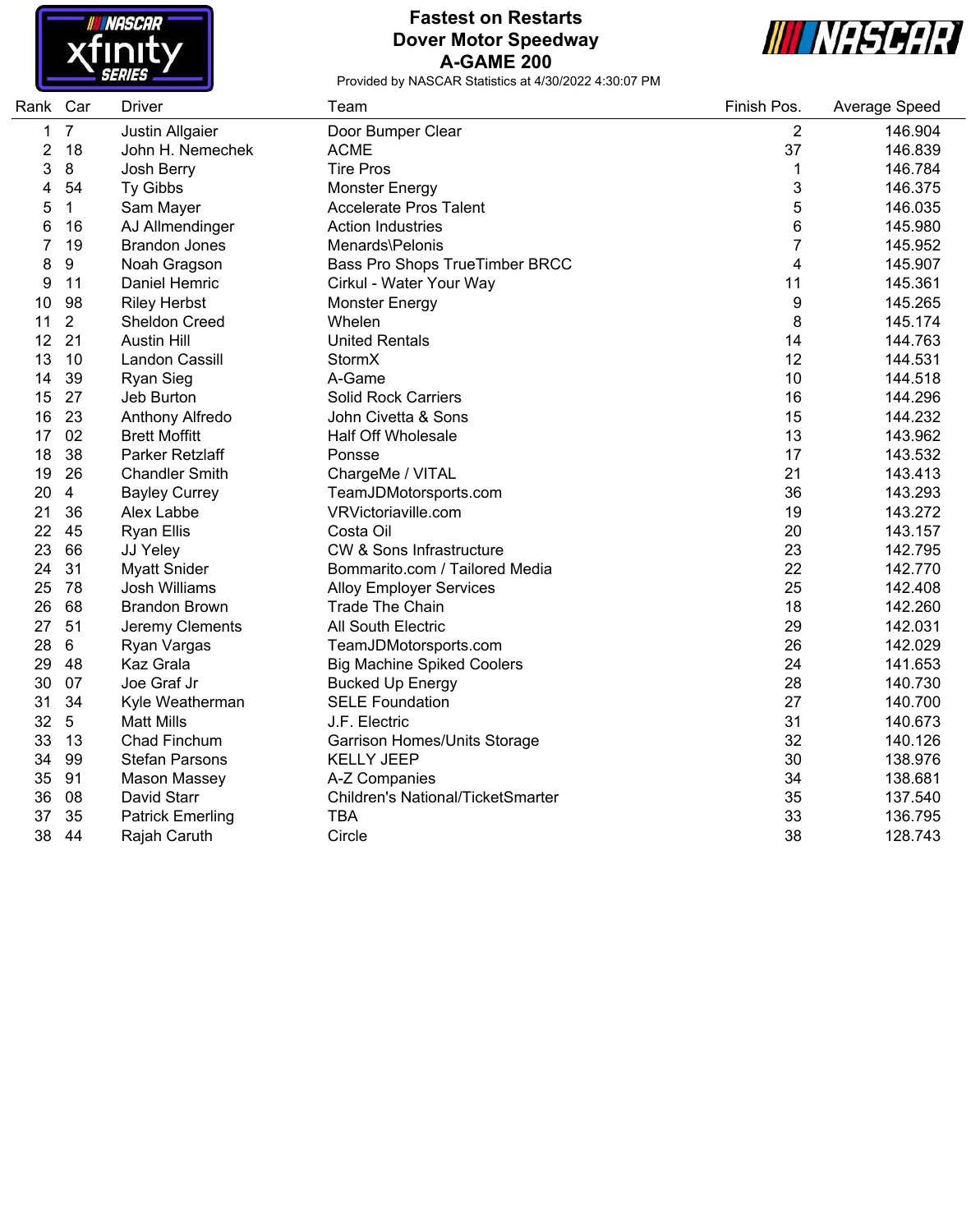

#### **Green Flag Passes Dover Motor Speedway A-GAME 200**



| Rank Car |                 | <b>Driver</b>           | Team                                     | Finish Pos.    | <b>Green Flag Passes</b> |
|----------|-----------------|-------------------------|------------------------------------------|----------------|--------------------------|
| 1        | 1               | Sam Mayer               | <b>Accelerate Pros Talent</b>            | 5              | 51                       |
| 2        | 02              | <b>Brett Moffitt</b>    | <b>Half Off Wholesale</b>                | 13             | 46                       |
| 3        | 45              | <b>Ryan Ellis</b>       | Costa Oil                                | 20             | 42                       |
| 4        | 39              | <b>Ryan Sieg</b>        | A-Game                                   | 10             | 38                       |
| 5        | 38              | Parker Retzlaff         | Ponsse                                   | 17             | 30                       |
| 6        | 31              | <b>Myatt Snider</b>     | Bommarito.com / Tailored Media           | 22             | 30                       |
|          | 26              | <b>Chandler Smith</b>   | ChargeMe / VITAL                         | 21             | 28                       |
| 8        | 4               | <b>Bayley Currey</b>    | TeamJDMotorsports.com                    | 36             | 28                       |
| 9        | 66              | JJ Yeley                | <b>CW &amp; Sons Infrastructure</b>      | 23             | 26                       |
| 10       | 36              | Alex Labbe              | VRVictoriaville.com                      | 19             | 25                       |
| 11       | 51              | Jeremy Clements         | All South Electric                       | 29             | 24                       |
| 12       | 98              | <b>Riley Herbst</b>     | <b>Monster Energy</b>                    | 9              | 22                       |
| 13       | 34              | Kyle Weatherman         | <b>SELE Foundation</b>                   | 27             | 21                       |
| 14       | 44              | Rajah Caruth            | Circle                                   | 38             | 21                       |
| 15       | 19              | <b>Brandon Jones</b>    | Menards\Pelonis                          | $\overline{7}$ | 20                       |
| 16       | 68              | <b>Brandon Brown</b>    | <b>Trade The Chain</b>                   | 18             | 20                       |
| 17       | 78              | Josh Williams           | <b>Alloy Employer Services</b>           | 25             | 19                       |
| 18       | 07              | Joe Graf Jr             | <b>Bucked Up Energy</b>                  | 28             | 19                       |
| 19       | 48              | Kaz Grala               | <b>Big Machine Spiked Coolers</b>        | 24             | 17                       |
| 20       | 99              | <b>Stefan Parsons</b>   | <b>KELLY JEEP</b>                        | 30             | 17                       |
| 21       | $\overline{7}$  | Justin Allgaier         | Door Bumper Clear                        | $\overline{2}$ | 16                       |
| 22       | 5               | <b>Matt Mills</b>       | J.F. Electric                            | 31             | 16                       |
| 23       | 23              | Anthony Alfredo         | John Civetta & Sons                      | 15             | 15                       |
| 24       | 54              | Ty Gibbs                | <b>Monster Energy</b>                    | 3              | 14                       |
| 25       | $\bf 8$         | Josh Berry              | <b>Tire Pros</b>                         | 1              | 13                       |
| 26       | $\overline{2}$  | Sheldon Creed           | Whelen                                   | 8              | 13                       |
| 27       | 27              | Jeb Burton              | <b>Solid Rock Carriers</b>               | 16             | 13                       |
| 28       | $6\phantom{1}6$ | Ryan Vargas             | TeamJDMotorsports.com                    | 26             | 13                       |
| 29       | 9               | Noah Gragson            | Bass Pro Shops TrueTimber BRCC           | 4              | 12                       |
| 30       | 10              | Landon Cassill          | StormX                                   | 12             | 12                       |
| 31       | 91              | <b>Mason Massey</b>     | A-Z Companies                            | 34             | 12                       |
| 32       | 16              | AJ Allmendinger         | <b>Action Industries</b>                 | 6              | 11                       |
| 33       | 11              | Daniel Hemric           | Cirkul - Water Your Way                  | 11             | 11                       |
| 34       | 21              | <b>Austin Hill</b>      | <b>United Rentals</b>                    | 14             | 10                       |
| 35       | 13              | Chad Finchum            | <b>Garrison Homes/Units Storage</b>      | 32             | 10                       |
| 36       | 18              | John H. Nemechek        | <b>ACME</b>                              | 37             | 7                        |
| 37       | 35              | <b>Patrick Emerling</b> | <b>TBA</b>                               | 33             | 5                        |
| 38       | 08              | David Starr             | <b>Children's National/TicketSmarter</b> | 35             | 3                        |
|          |                 |                         |                                          |                |                          |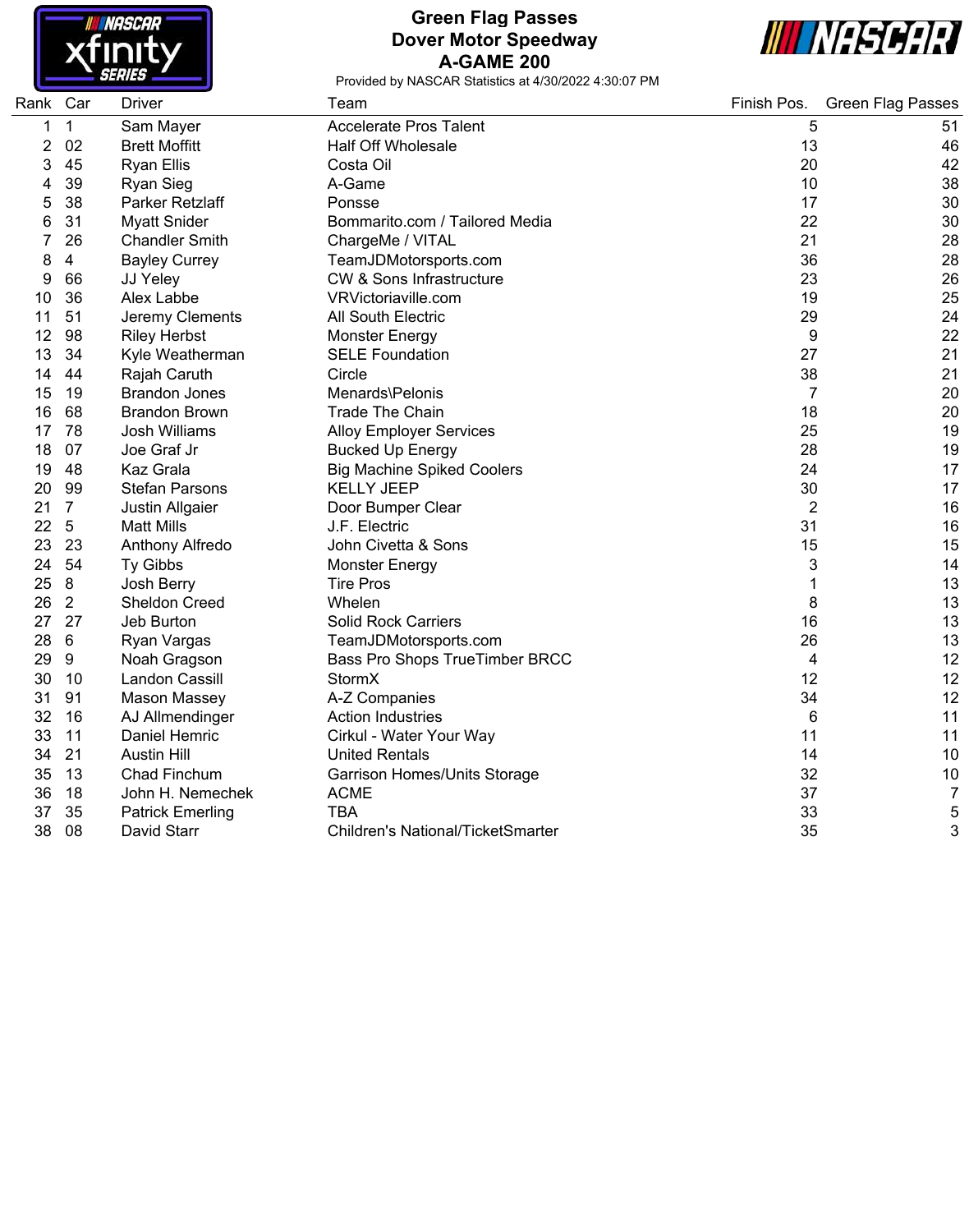

### **Green Flag Speed Dover Motor Speedway A-GAME 200**



| Rank | Car              | <b>Driver</b>           | Team                                     | Finish Pos.    | Green Flag Speed |
|------|------------------|-------------------------|------------------------------------------|----------------|------------------|
| 1    | 18               | John H. Nemechek        | <b>ACME</b>                              | 37             | 146.913          |
| 2    | $\overline{7}$   | Justin Allgaier         | Door Bumper Clear                        | 2              | 146.878          |
| 3    | $\bf 8$          | Josh Berry              | <b>Tire Pros</b>                         | 1              | 146.786          |
| 4    | 54               | Ty Gibbs                | <b>Monster Energy</b>                    | 3              | 146.325          |
| 5    | $\mathbf 1$      | Sam Mayer               | <b>Accelerate Pros Talent</b>            | 5              | 146.158          |
| 6    | 16               | AJ Allmendinger         | <b>Action Industries</b>                 | 6              | 145.972          |
| 7    | $\boldsymbol{9}$ | Noah Gragson            | Bass Pro Shops TrueTimber BRCC           | 4              | 145.951          |
| 8    | 19               | <b>Brandon Jones</b>    | Menards\Pelonis                          | $\overline{7}$ | 145.938          |
| 9    | 11               | Daniel Hemric           | Cirkul - Water Your Way                  | 11             | 145.390          |
| 10   | 98               | <b>Riley Herbst</b>     | <b>Monster Energy</b>                    | 9              | 145.354          |
| 11   | $\overline{2}$   | Sheldon Creed           | Whelen                                   | 8              | 145.242          |
| 12   | 21               | <b>Austin Hill</b>      | <b>United Rentals</b>                    | 14             | 144.819          |
| 13   | 39               | <b>Ryan Sieg</b>        | A-Game                                   | 10             | 144.649          |
| 14   | 10               | <b>Landon Cassill</b>   | StormX                                   | 12             | 144.649          |
| 15   | 27               | Jeb Burton              | <b>Solid Rock Carriers</b>               | 16             | 144.416          |
| 16   | 23               | Anthony Alfredo         | John Civetta & Sons                      | 15             | 144.333          |
| 17   | 02               | <b>Brett Moffitt</b>    | <b>Half Off Wholesale</b>                | 13             | 144.105          |
| 18   | 44               | Rajah Caruth            | Circle                                   | 38             | 143.796          |
| 19   | 48               | Kaz Grala               | <b>Big Machine Spiked Coolers</b>        | 24             | 143.771          |
| 20   | 38               | Parker Retzlaff         | Ponsse                                   | 17             | 143.644          |
| 21   | 26               | <b>Chandler Smith</b>   | ChargeMe / VITAL                         | 21             | 143.511          |
| 22   | 36               | Alex Labbe              | VRVictoriaville.com                      | 19             | 143.354          |
| 23   | $\overline{4}$   | <b>Bayley Currey</b>    | TeamJDMotorsports.com                    | 36             | 143.328          |
| 24   | 45               | <b>Ryan Ellis</b>       | Costa Oil                                | 20             | 143.161          |
| 25   | 66               | JJ Yeley                | <b>CW &amp; Sons Infrastructure</b>      | 23             | 142.885          |
| 26   | 31               | <b>Myatt Snider</b>     | Bommarito.com / Tailored Media           | 22             | 142.858          |
| 27   | 78               | Josh Williams           | <b>Alloy Employer Services</b>           | 25             | 142.518          |
| 28   | 34               | Kyle Weatherman         | <b>SELE Foundation</b>                   | 27             | 142.388          |
| 29   | 68               | <b>Brandon Brown</b>    | <b>Trade The Chain</b>                   | 18             | 142.270          |
| 30   | 51               | Jeremy Clements         | All South Electric                       | 29             | 142.119          |
| 31   | 6                | Ryan Vargas             | TeamJDMotorsports.com                    | 26             | 142.111          |
| 32   | 99               | <b>Stefan Parsons</b>   | <b>KELLY JEEP</b>                        | 30             | 141.205          |
| 33   | $\sqrt{5}$       | <b>Matt Mills</b>       | J.F. Electric                            | 31             | 140.820          |
| 34   | 07               | Joe Graf Jr             | <b>Bucked Up Energy</b>                  | 28             | 140.745          |
| 35   | 13               | Chad Finchum            | Garrison Homes/Units Storage             | 32             | 140.296          |
| 36   | 08               | David Starr             | <b>Children's National/TicketSmarter</b> | 35             | 139.916          |
| 37   | 35               | <b>Patrick Emerling</b> | <b>TBA</b>                               | 33             | 139.633          |
| 38   | 91               | <b>Mason Massey</b>     | A-Z Companies                            | 34             | 138.715          |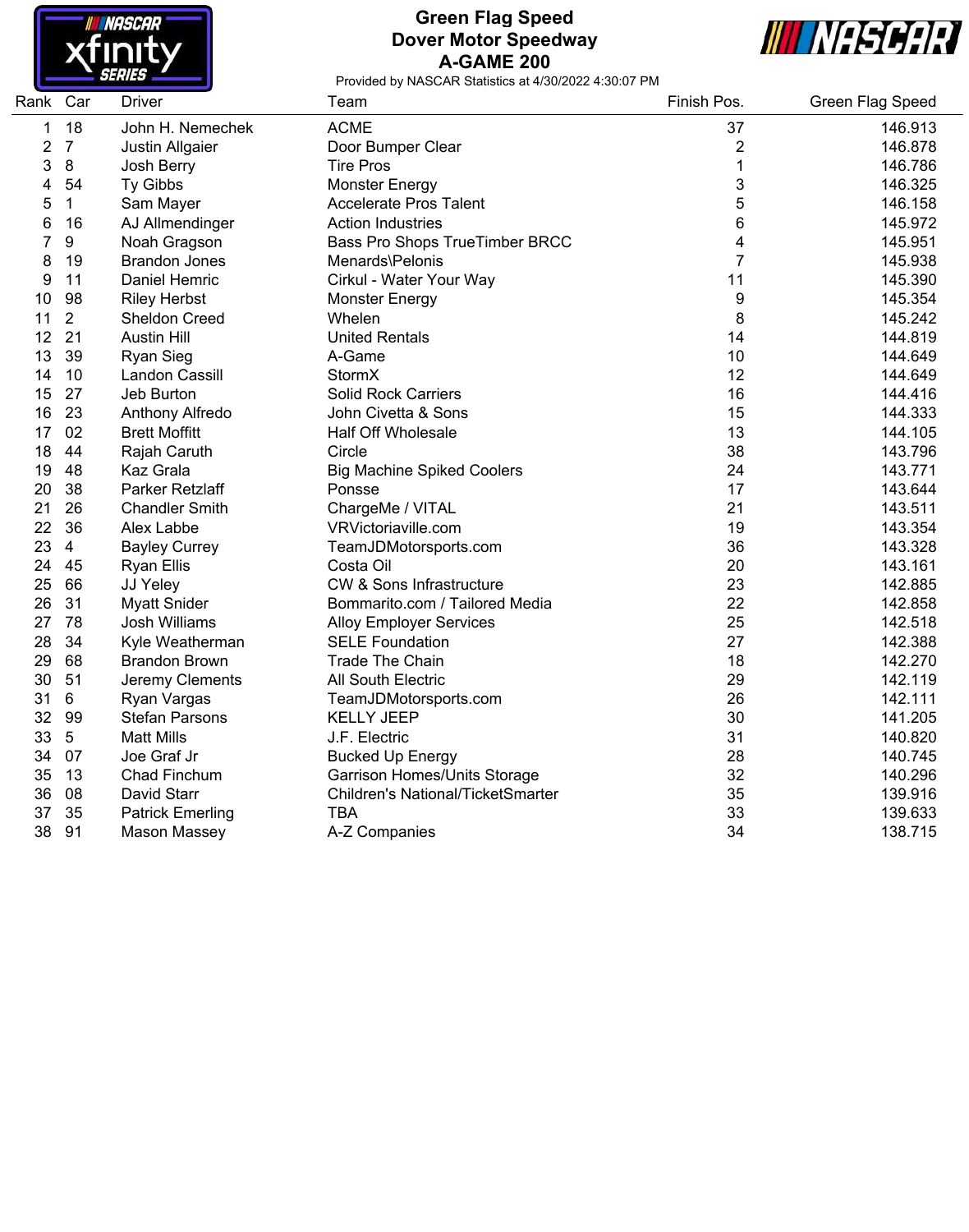

# **Laps in Top 15 Dover Motor Speedway A-GAME 200**



| Rank Car |    | <b>Driver</b>         | Team                              | Percentage | Finish Pos.    | Laps |
|----------|----|-----------------------|-----------------------------------|------------|----------------|------|
|          | 8  | Josh Berry            | <b>Tire Pros</b>                  | 100.0      |                | 200  |
| 2        | 7  | Justin Allgaier       | Door Bumper Clear                 | 100.0      | $\overline{2}$ | 200  |
| 3        | 54 | Ty Gibbs              | <b>Monster Energy</b>             | 100.0      | 3              | 200  |
| 4        | 9  | Noah Gragson          | Bass Pro Shops TrueTimber BRCC    | 100.0      | 4              | 200  |
| 5        | 16 | AJ Allmendinger       | <b>Action Industries</b>          | 100.0      | 6              | 200  |
| 6        | 21 | <b>Austin Hill</b>    | <b>United Rentals</b>             | 100.0      | 14             | 200  |
|          | 2  | <b>Sheldon Creed</b>  | Whelen                            | 99.5       | 8              | 199  |
| 8        | 11 | Daniel Hemric         | Cirkul - Water Your Way           | 99.5       | 11             | 199  |
| 9        | 19 | <b>Brandon Jones</b>  | Menards\Pelonis                   | 91.0       |                | 182  |
| 10       | 23 | Anthony Alfredo       | John Civetta & Sons               | 85.5       | 15             | 171  |
| 11       | 98 | <b>Riley Herbst</b>   | <b>Monster Energy</b>             | 83.5       | 9              | 167  |
| 12       | 1  | Sam Mayer             | <b>Accelerate Pros Talent</b>     | 83.0       | 5              | 166  |
| 13       | 10 | Landon Cassill        | StormX                            | 72.0       | 12             | 144  |
| 14       | 39 | Ryan Sieg             | A-Game                            | 71.0       | 10             | 142  |
| 15       | 27 | Jeb Burton            | <b>Solid Rock Carriers</b>        | 67.0       | 16             | 134  |
| 16       | 18 | John H. Nemechek      | <b>ACME</b>                       | 41.0       | 37             | 82   |
| 17       | 02 | <b>Brett Moffitt</b>  | <b>Half Off Wholesale</b>         | 38.5       | 13             | 77   |
| 18       | 48 | Kaz Grala             | <b>Big Machine Spiked Coolers</b> | 17.0       | 24             | 34   |
| 19       | 26 | <b>Chandler Smith</b> | ChargeMe / VITAL                  | 13.0       | 21             | 26   |
| 20       | 38 | Parker Retzlaff       | Ponsse                            | 11.5       | 17             | 23   |
| 21       | 36 | Alex Labbe            | VRVictoriaville.com               | 8.5        | 19             | 17   |
| 22       | 34 | Kyle Weatherman       | <b>SELE Foundation</b>            | 8.5        | 27             | 17   |
| 23       | 45 | <b>Ryan Ellis</b>     | Costa Oil                         | 4.5        | 20             | 9    |
| 24       | 31 | <b>Myatt Snider</b>   | Bommarito.com / Tailored Media    | 3.5        | 22             | 7    |
| 25       | 78 | Josh Williams         | <b>Alloy Employer Services</b>    | 1.0        | 25             | 2    |
| 26       | 6  | Ryan Vargas           | TeamJDMotorsports.com             | 0.5        | 26             |      |
| 27       | 99 | <b>Stefan Parsons</b> | <b>KELLY JEEP</b>                 | 0.5        | 30             |      |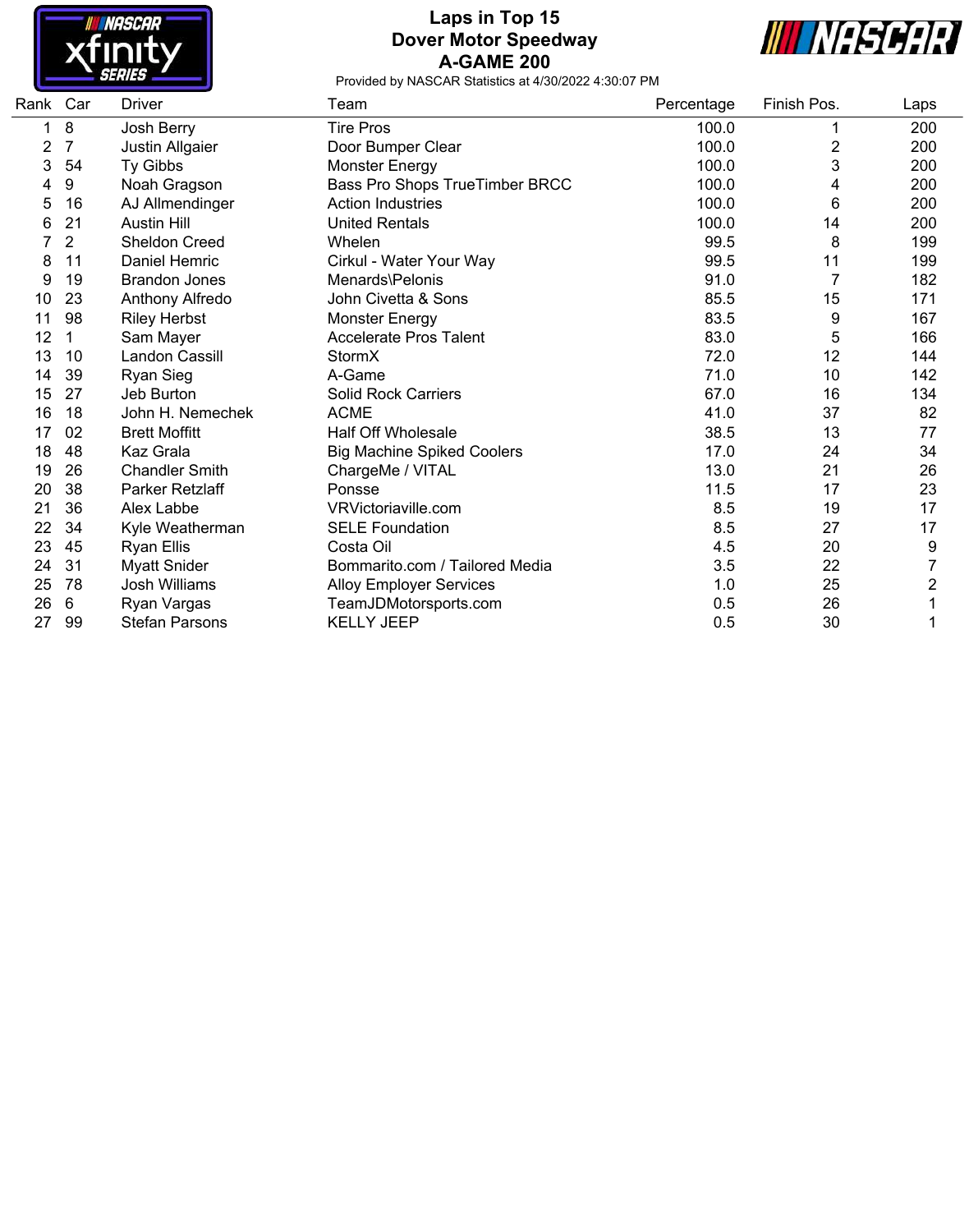

## **Laps Led Dover Motor Speedway A-GAME 200**



| Rank | Car  | Driver          | Геаm                   | Percentage | Finish Pos. | ∟aps |
|------|------|-----------------|------------------------|------------|-------------|------|
|      |      | Justin Allgaier | Door Bumper Clear      | 33.50      |             | 67   |
| 2    | -19  | Brandon Jones   | Menards\Pelonis        | 29.50      |             | 59   |
| 3 8  |      | Josh Berry      | Tire Pros              | 27.50      |             | 55   |
| 4    |      | Sam Mayer       | Accelerate Pros Talent | 9.00       |             | 18   |
|      | 5 54 | Ty Gibbs        | <b>Monster Energy</b>  | 0.50       |             |      |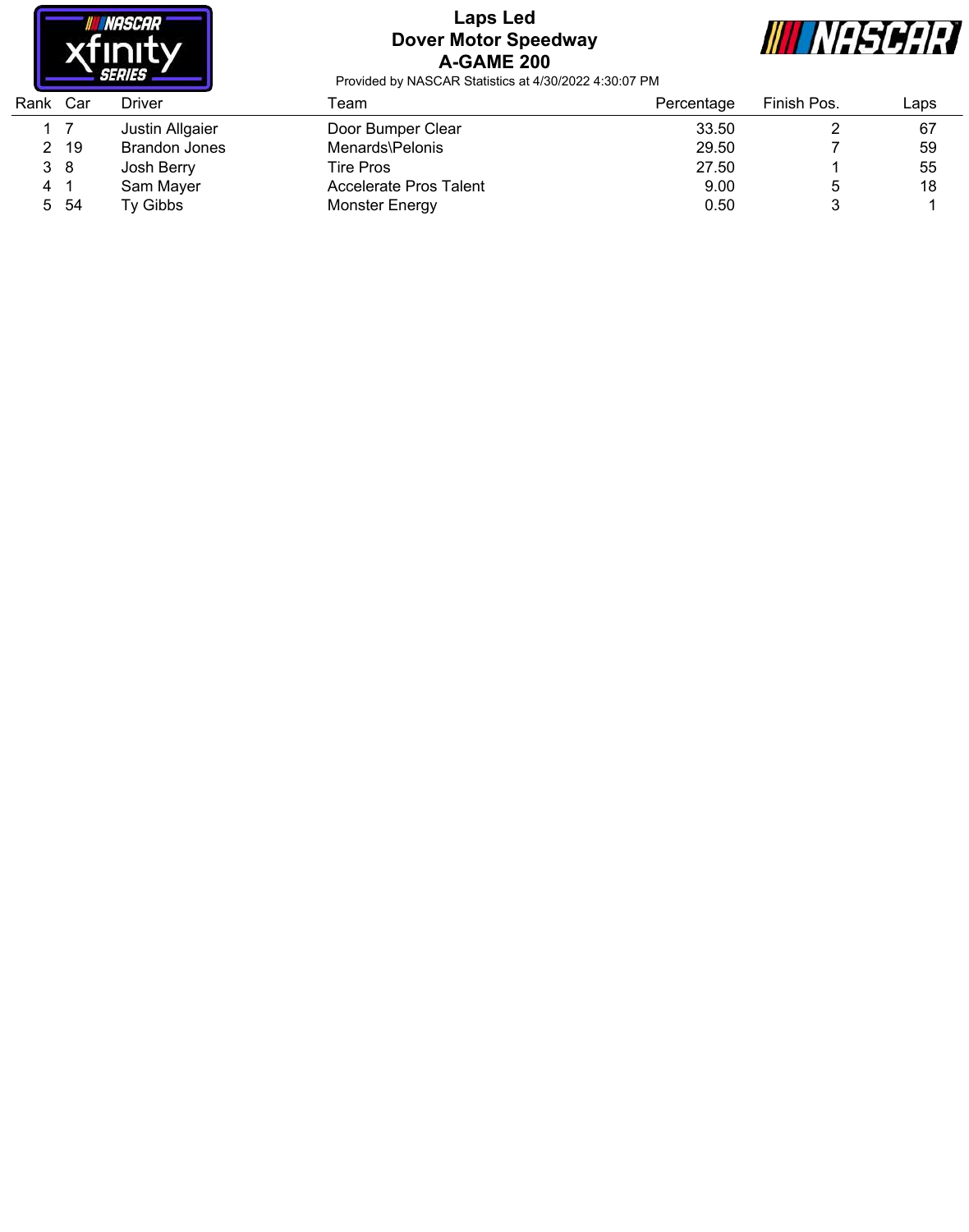

## **Quality Passes Dover Motor Speedway A-GAME 200**



| Rank | Car            | Driver                | Team                              | Finish Pos. | <b>Quality Passes</b> |
|------|----------------|-----------------------|-----------------------------------|-------------|-----------------------|
|      |                | Sam Mayer             | <b>Accelerate Pros Talent</b>     | 5           | 24                    |
| 2    |                | Justin Allgaier       | Door Bumper Clear                 | 2           | 16                    |
| 3    | 39             | Ryan Sieg             | A-Game                            | 10          | 15                    |
|      | 54             | Ty Gibbs              | <b>Monster Energy</b>             | 3           | 14                    |
| 5    | 19             | <b>Brandon Jones</b>  | Menards\Pelonis                   |             | 14                    |
| 6    | 8              | Josh Berry            | <b>Tire Pros</b>                  |             | 13                    |
|      | $\overline{2}$ | <b>Sheldon Creed</b>  | Whelen                            | 8           | 13                    |
| 8    | 9              | Noah Gragson          | Bass Pro Shops TrueTimber BRCC    | 4           | 12                    |
| 9    | 23             | Anthony Alfredo       | John Civetta & Sons               | 15          | 12                    |
| 10   | 27             | Jeb Burton            | <b>Solid Rock Carriers</b>        | 16          | 12                    |
| 11   | 98             | <b>Riley Herbst</b>   | <b>Monster Energy</b>             | 9           | 11                    |
| 12   | 11             | Daniel Hemric         | Cirkul - Water Your Way           | 11          | 10                    |
| 13   | 10             | Landon Cassill        | StormX                            | 12          | 10                    |
| 14   | 16             | AJ Allmendinger       | <b>Action Industries</b>          | 6           | 9                     |
| 15   | 21             | <b>Austin Hill</b>    | <b>United Rentals</b>             | 14          | 9                     |
| 16   | 45             | Ryan Ellis            | Costa Oil                         | 20          | 8                     |
| 17   | 02             | <b>Brett Moffitt</b>  | <b>Half Off Wholesale</b>         | 13          | 7                     |
| 18   | 18             | John H. Nemechek      | <b>ACME</b>                       | 37          | 6                     |
| 19   | 36             | Alex Labbe            | VRVictoriaville.com               | 19          | 5                     |
| 20   | 48             | Kaz Grala             | <b>Big Machine Spiked Coolers</b> | 24          | 5                     |
| 21   | 31             | <b>Myatt Snider</b>   | Bommarito.com / Tailored Media    | 22          | 4                     |
| 22   | 38             | Parker Retzlaff       | Ponsse                            | 17          | 3                     |
| 23   | 26             | <b>Chandler Smith</b> | ChargeMe / VITAL                  | 21          | $\overline{2}$        |
| 24   | 34             | Kyle Weatherman       | <b>SELE Foundation</b>            | 27          |                       |
|      |                |                       |                                   |             |                       |